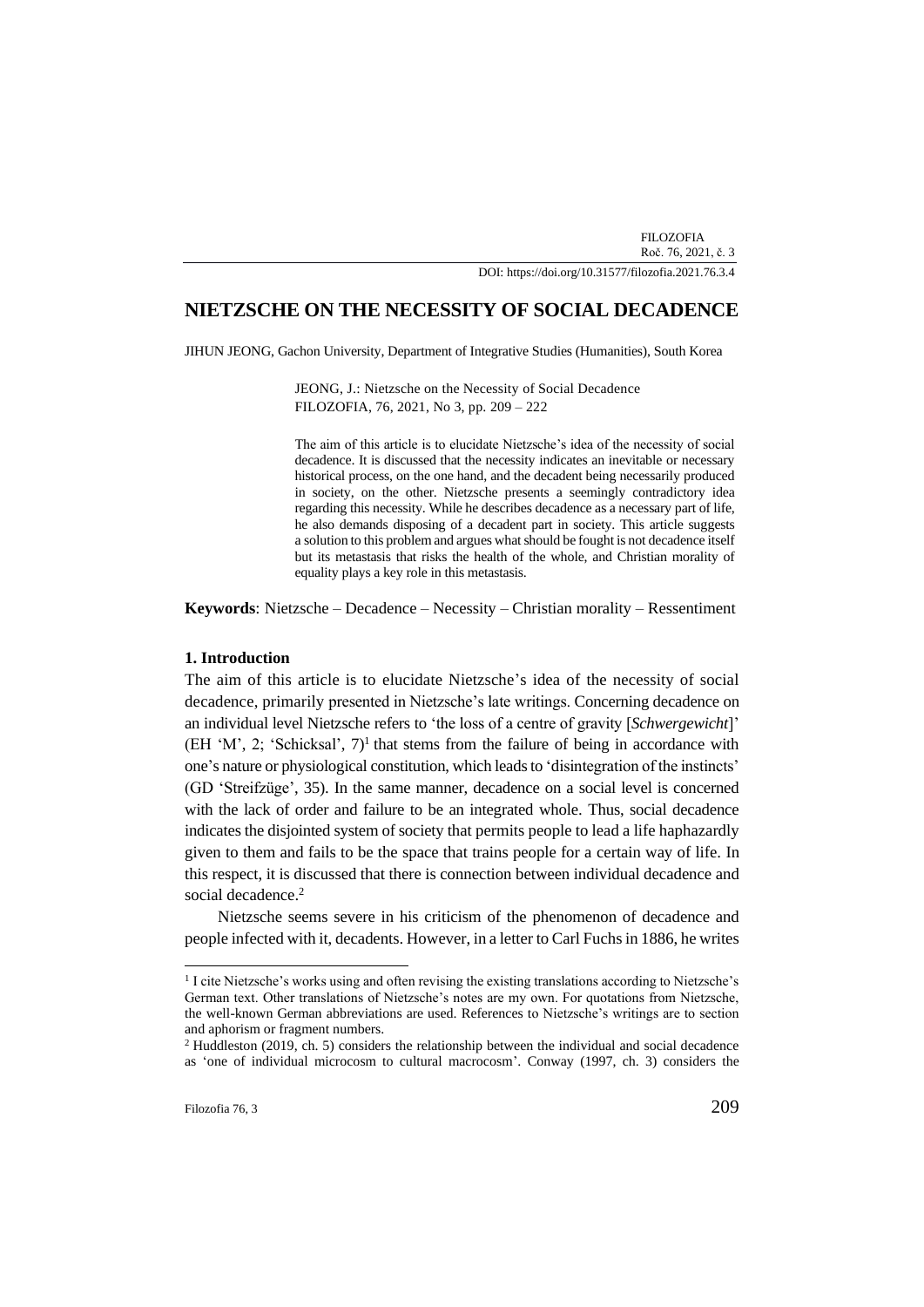that the word 'decadence' is used 'not to repudiate but only to describe' (KSB, 7:688). Furthermore, especially in the Nachlass, Nietzsche often considers decadence as necessary and says we need to embrace it. While this necessity is broadly understood in terms of the 'cycle of growth and decay' and 'the inevitable decay of cultural idols',<sup>3</sup> there is a dearth of detailed analysis of it. In this respect, section 2 and 3 present an analysis of Nietzsche's idea of the necessity of decadence. As I shall show, the necessity of decadence can be considered in two ways: (1) from a diachronic perspective in long history, and (2) from a synchronic perspective in a society. The former is concerned with the development of decadence through time in the big picture of history as an inevitable or necessary historical process, the latter with the fact that there is always a decadent part in society.

In relation to the question of how we should deal with social decadence, we come to encounter Nietzsche's seemingly contradictory idea of the necessity of decadence. On the one hand he describes decadence as an inevitable or necessary part of life, while on the other hand he demands getting rid of a decadent part in society. In this respect, section 3 also suggests a solution to the problem of contradictory statements. Based on the analysis section 4 then further clarifies his idea of how to deal with social decadence.

# **2. The Necessity of Decadence: The Diachronic Picture**

First, the necessity of decadence refers to the periodicity of decadence in an individual life or history of a culture. There are the stages of the rise and fall in life, as Nietzsche mentions: 'A long, all-too-long succession of years means recuperation for me, – it also unfortunately means at the same time relapse, decline, the periodicity of a kind of decadence' (EH 'Weise', 1; cf. KSB, 8:1036). Nietzsche often reminds the readers of the long perspective of history and the fact that everything is hedged or bounded in time, and sometimes makes analogies between one's life and seasons (MA II ii, 269) and between the culture of a people and seasons (FW, 23). That there are peaks and valleys in the history of a human society and culture is in fact a plain and general statement that anyone with some historical knowledge will recognise and accept. The question is what kind of picture of social decadence in history Nietzsche has in mind more specifically.

Conway argues that Nietzsche 'interprets Western history in terms of a renewable cycle of inexorable growth and decay',<sup>4</sup> and maintains that the cycle of 'all macro-

relationship as one between the micro-capacitor and macro-capacitor. He puts emphasis on the macro-capacitor, arguing 'the vitality of the macro-capacitor determines the health of its corporate micro-capacitors' (Ibid., 69).

<sup>3</sup> Conway (1997, 111).

<sup>4</sup> Conway (1997, 72).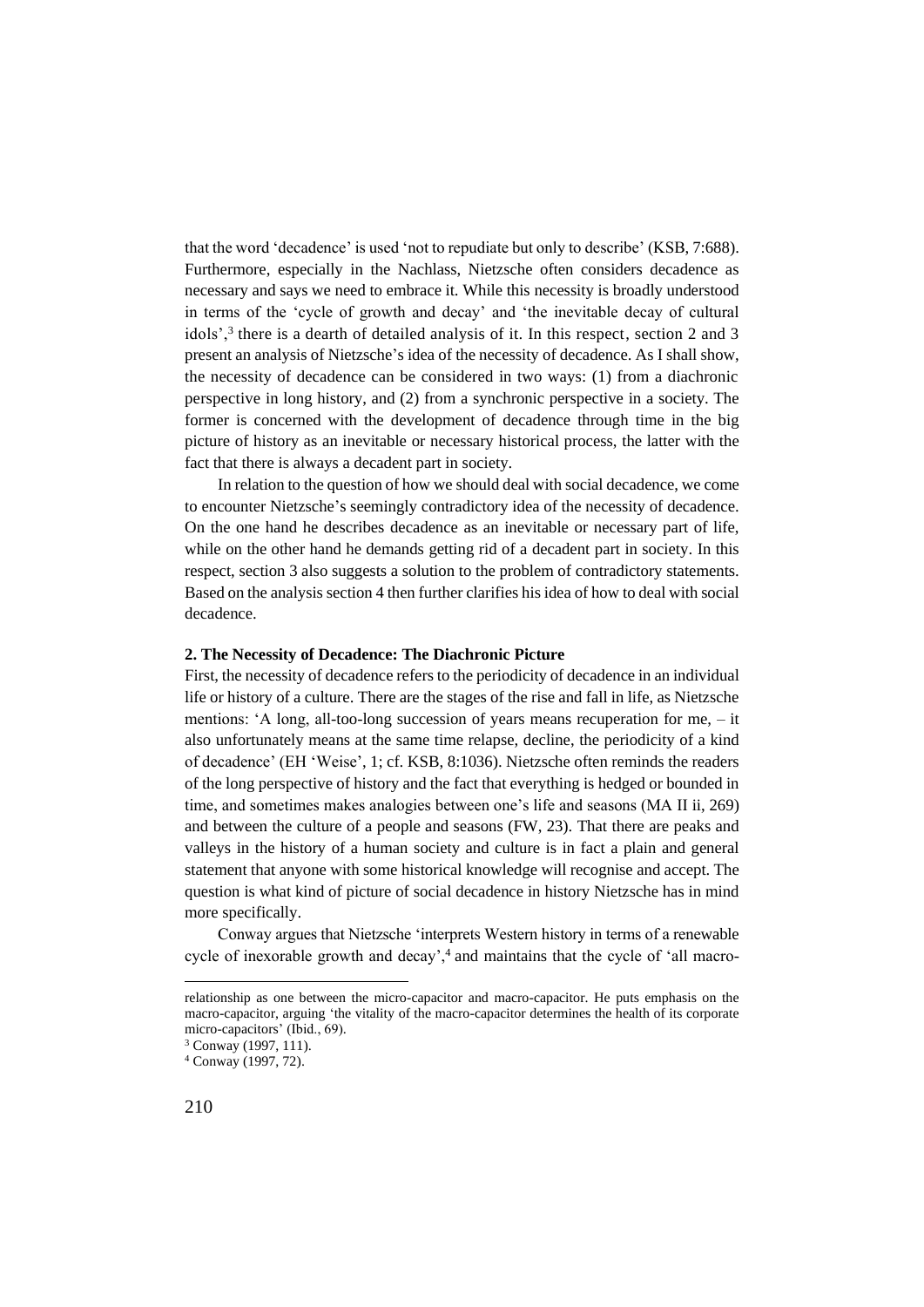capacitors' is between two types, '*healthy* peoples and ages' and '*declining* peoples and ages'.<sup>5</sup> Although Nietzsche works with a broad idea of health and decline, this description is not the accurate picture of historical stages that Nietzsche has in mind concerning decadence. In a note that Conway does not consult, Nietzsche divides this evolution into three stages: 'The *accumulative* ages and individuals', 'the *prodigal* [*verschwenderisch*] [ones]: the ingenious, the victorious, the conquering, the discovering, the adventurous', and 'after the latter the *decadent* necessarily follows' (KSA, 13:14[88]). Therefore, the temporal development is the accumulation, expenditure, and decadence.

This view actually reflects to some extent the physiological and biological discussion of inheritance at the time. There was a debate throughout the nineteenth century about whether inheritance is a *force*, whose strength or effects could be 'accumulated and could be reinforced over generations – or weakened by neglect' and which 'granted the persistence of type',<sup>6</sup> or *matter*, a material structure 'that was transmitted over the generations',<sup>7</sup> though 'the dominant belief was unequivocally of heredity as a force'.<sup>8</sup> Nietzsche would probably be familiar to some extent with both sides from his reading of contemporary scientific literature. For example, on the former, the concept of heredity as a force was 'particularly widespread among nineteenthcentury breeders, and it influenced Francis Galton'<sup>9</sup> whose work Nietzsche read and consulted for several years.<sup>10</sup> As for the latter, Nietzsche read Carl von Nägeli who presented a hypothetical hereditary substance 'idioplasma'. <sup>11</sup> While it seems that Nietzsche did not seriously participate in the debate and did not distinguish the positions and take one particular side on this specific issue, but was influenced eclectically, we can certainly find in his work the trace of the idea of hereditary accumulation. For Nietzsche, life is 'the will to the accumulation of force [*Kraft*]', which 'all the processes of life depend on' and which is 'specific to the phenomena of life, to nourishment, procreation, inheritance, to society, state, custom, authority' (KSA, 13:14[81], 14[82]; AC, 6). Based on this view, he sees the history of human society through the lens of the accumulation of force.

In this understanding, greatness does not arise suddenly in virtue of 'a miracle as a gift of heaven and "chance"', but because the 'ancestors have paid the cost' for it,

<sup>5</sup> Conway (1997, 75).

<sup>6</sup> Rheinberger and Müller-Wille (2016, 157).

<sup>7</sup> Müller-Wille and Rheinberger (2005, 5 f).

<sup>8</sup> Gayon (2000, 71).

<sup>&</sup>lt;sup>9</sup> Müller-Wille and Rheinberger (2005, 5).

<sup>10</sup> See Haase (1989). Nietzsche obtained a copy of Galton's *Inquiries into Human Faculty and Its Development* in 1883, and also mentioned his *Hereditary Genius* in a letter in 1888 (KSB, 8:1176). <sup>11</sup> Emden (2014, 34).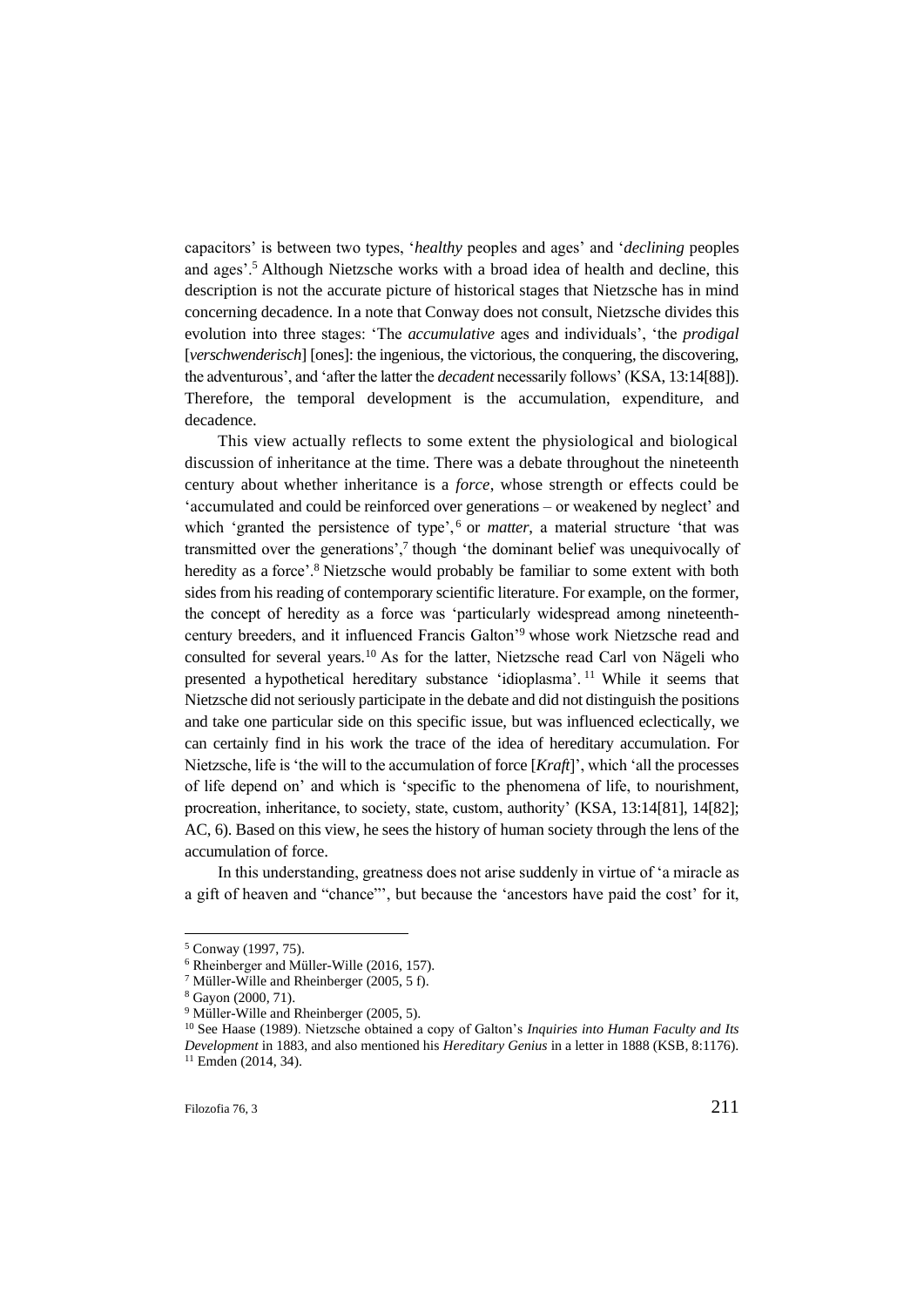in which 'one discovers the history of a tremendous storing up and capital accumulation of force through all kinds of renunciation, struggle, work, and prevailing' (KSA, 12:9[45]). In this way, 'the beauty of a race or family […] is the final result of the accumulated work of generations' (GD 'Streifzüge', 47). Therefore, an age of exuberant richness is preceded by the times of preparatory work, that is, 'The *accumulating* ages, where force and means of power are discovered that the future will one day make use of' (KSA, 12:5[59]).

Similar to the contemporary breeders emphasising the continuance in a breed with the idea that hereditary force of character becomes more powerful through a long-continued transmission of it, about which Darwin was doubtful,<sup>12</sup> Nietzsche, on a social level, emphasises the durability of the social structure. He believes that, for the accumulative times, there should be a society that is rigorously structured and durable because only when there is one, is 'the *increase of force*' as a whole 'despite the temporary falling of the individual' (KSA, 12:9[174]) possible.

On this subject, Nietzsche highly appreciates *imperium Romanum* as a model structure for the social durability required for the accumulation. The Romans understood that it took time to create a culture, and they built a structure that had 'the will to tradition, to authority, to responsibility for centuries to come, to the *solidarity* of chains of generations forwards and backwards *in infinitum*' (GD 'Streifzüge', 39). The Roman Empire, he asserts, is something with 'great style', something 'that has duration, that promises life a future' with 'the genius of organisation and administration', and accordingly, that makes it possible 'to gain the ground for a great culture' (AC, 58, 59). Nietzsche implies that an accumulation stage involves some domination that prevents force from being scattered, but he certainly believes that a durable structure of this kind is what allows the accumulation of force that cultivates the soil for a great culture in the future. This is the point which he laments about ancient Greece. Though Nietzsche is amazed by the Greeks who are 'the *first cultural event* of history' (GD 'Streifzüge', 47), he feels they lacked the Roman genius of organisation and failed to construct an enduring structure, so that their accumulated power couldn't last long (MA I, 261).

When 'the acquired and accumulated forces of many generations have not been squandered and dispersed but bound together' for a long time, in the end come the prodigal or lavish ages, in which there appear human beings 'who are the heirs and masters of this slowly acquired manifold richness' (KSA, 11:26[409]). The accumulated

 $12$  Darwin (2010, 62). 'It is a general belief amongst breeders that the longer any character has been transmitted by a breed, the more firmly it will continue to be transmitted. I do not wish to dispute the truth of the proposition, that inheritance gains strength simply through long continuance, but I doubt whether it can be proved'.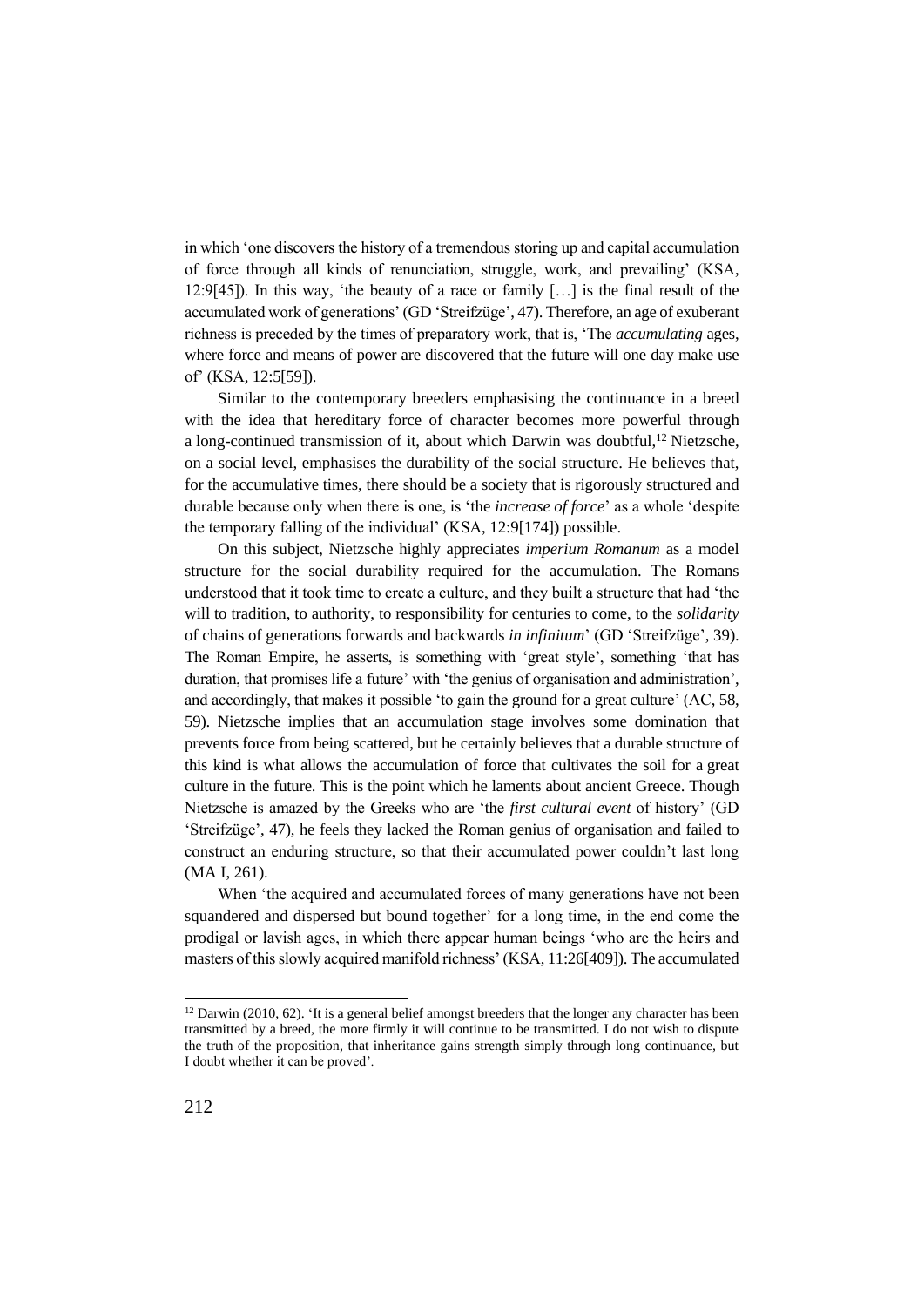force 'waits for an heir who spends it lavishly' (FW, 354), and these heirs are social fruits of long preparatory work. These social fruits Nietzsche also calls explosives: 'Great men, like great ages, are explosives in which an immense force has been accumulated; their prerequisite is always, historically and physiologically, that things have long been gathered up, piled up, saved, and preserved for them – that for a long time, no explosion has taken place' (GD 'Streifzüge', 44). Therefore, the age of richness is when people capitalise on the inherited power lavishly and explosively. Hence, Nietzsche views this age also as conquering and adventurous, with 'the high spirits and an overflowing, prodigal will' (KSA, 13:11[44]) where 'a lot can be dared, a lot can be challenged, a lot can also be *squandered*'. As Nietzsche asserts that 'ages are to be measured according to their *positive forces*' (GD 'Streifzüge', 37), he includes in this prodigal age the age of classical Greece, where 'never has life been lived so prodigally, so exorbitantly' (MA I, 261), and the age of the Renaissance, which is 'so prodigal and fateful' as 'the last *great* age' (GD 'Streifzüge', 37).

However, 'The *danger* that lies in great human beings and ages is extraordinary; exhaustion of every kind, sterility follows in their wake'. Thus, Nietzsche adds 'the great age, the Renaissance for instance, is an end' (GD 'Streifzüge', 44). The problem is that even if exhaustion and decadence necessarily follow, the great age failed to have a society constructed to maintain its cultural force and accordingly, was too short as 'Greek history races so fast' (MA I, 261). On this point, Nietzsche writes: 'What does the Renaissance *prove*? That the reign of the "individual" can only be brief. The squandering is too great; the very possibility of collecting and capitalising is lacking; and exhaustion follows on its heels. These are times when everything is *squandered*, when the very force is squandered, with which one collects, capitalises, and accumulates riches upon riches' (KSA, 13:15[23]).

Therefore, when various, extraordinary cultural energies explode and flood, there already has to be a steady social structure capable of storing these energies and allowing them to continue to flow for future generations. In this sense, 'A culture of exception, of attempt, of danger, of nuance – a *hothouse* culture for the extraordinary plants has a right to exist only if there is enough force now to make squandering itself economical' (KSA, 13:16[6]). This profligacy can be economical when there is a substantial society in which the energies are not to be just wasted but also to sustain, to be marshalled and concerted. In this respect, Nietzsche especially in the late period praises Rome for its durable structure.

When the various energies are not marshalled together to form a closely knit culture, they are only to be spent and exhausted, leading to the decadent age. On the one hand, this age witnesses the 'racial exhaustion' (KSA, 13:14[171]) that wants 'rest', 'peace' and 'tranquillity' as expressed in 'the *happiness* of nihilistic religions'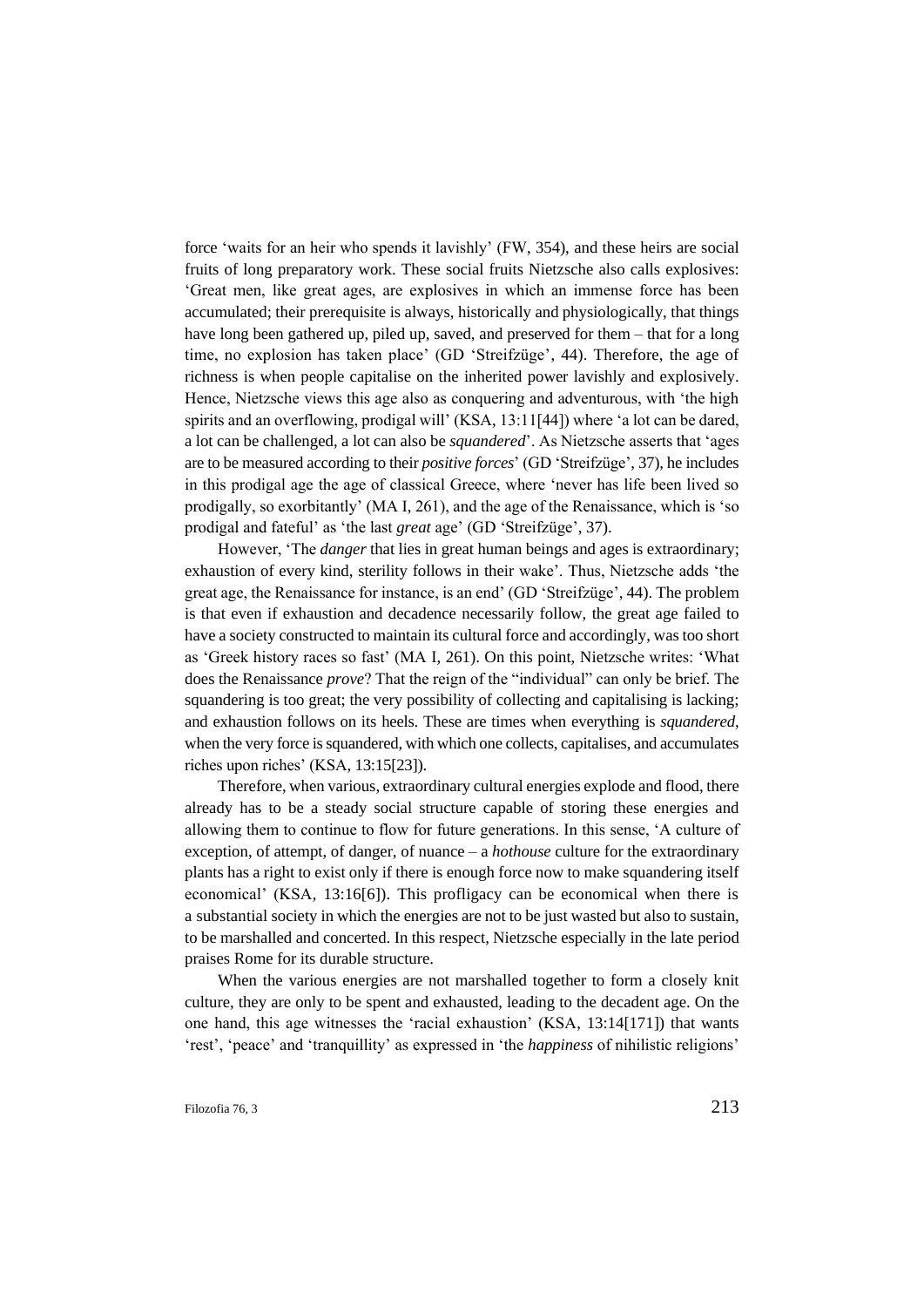(KSA, 13:14[174]). On the other hand, this age may seem to be vibrant with all its diverse cultural practices. However, this vibrancy really means the dispersed interests and a decadent need for strong stimulants and excitement. Thus, the exhausted has often been confused with richness when the former 'appears with the gesture of the highest activity and energy' (KSA, 13:14[68]) as in Wagner. In this way, 'the race is corrupted because it did not recognise exhaustion as exhaustion'. These 'physiological confusions are the source of all ills' (KSA, 13:15[13]), but common. In this regard, Nietzsche also confesses a mistake in that he understood 'the philosophical pessimism of the nineteenth century' as a 'victorious *fullness* of life', and 'Wagner's music' as 'the expression of a Dionysian might' (NW 'Antipodes'; FW, 370). He realised later that these concerned not the richness of culture but the exhaustion and decadence in which dissolved forces consume each other without directional stability as a whole.

We have distinguished the three ages above – the accumulative, the prodigal or lavish, and the decadent – but they are not completely separate stages. In other words, the accumulative ages also spend force, so to speak, and the Roman imperium was a structure in which power could be used economically while still accumulating. Furthermore, in a prodigal age the social system would be more complex with all the vitality, and this complexity is shared with the decadent within a fragmented and less organised system. Therefore, although in the big picture the accumulative ages are followed by the squandering and the decadent, the ages should be understood in terms of interacting movements. Related to this, Nietzsche distinguishes two forms of movements that respectively partly respond to the previous times: one is 'newly awakened […] accumulated force, joyous, exuberant, violent: health', and the other is 'fatigue from a preceding movement' that is related to 'sickness' (KSA, 10:8[27]). In this respect, the prodigal ages are when the former movement is stronger, and the decadent ages are the latter movement is dominant.

These movements can happen concurrently in a society. In the prodigal age 'the tremendous tension' of 'the bond and the constraint of the old discipline' 'eases up' in a sense and the cultural forces flood, and 'the means of life, even for the enjoyment of life are abundantly present' (JGB, 262). However, when the movement of squandering is not economical at all without a social structure to support it, this will give the initiative to the other movement of decline rapidly. In this decadent age, 'we no longer collect, we squander the capital of the ancestors' (KSA, 13:14[226]).

The accumulated force does not automatically make a prodigal age. When the accumulated force is wasted in a dispersed manner as in a democratic society, it is the decadent age of the chaotic consumption of force, which could have been a prodigal age. In this respect, while Nietzsche sees the decadence prevailing in contemporary Germany, characterising 'modern democracy and all democratic halfway measures,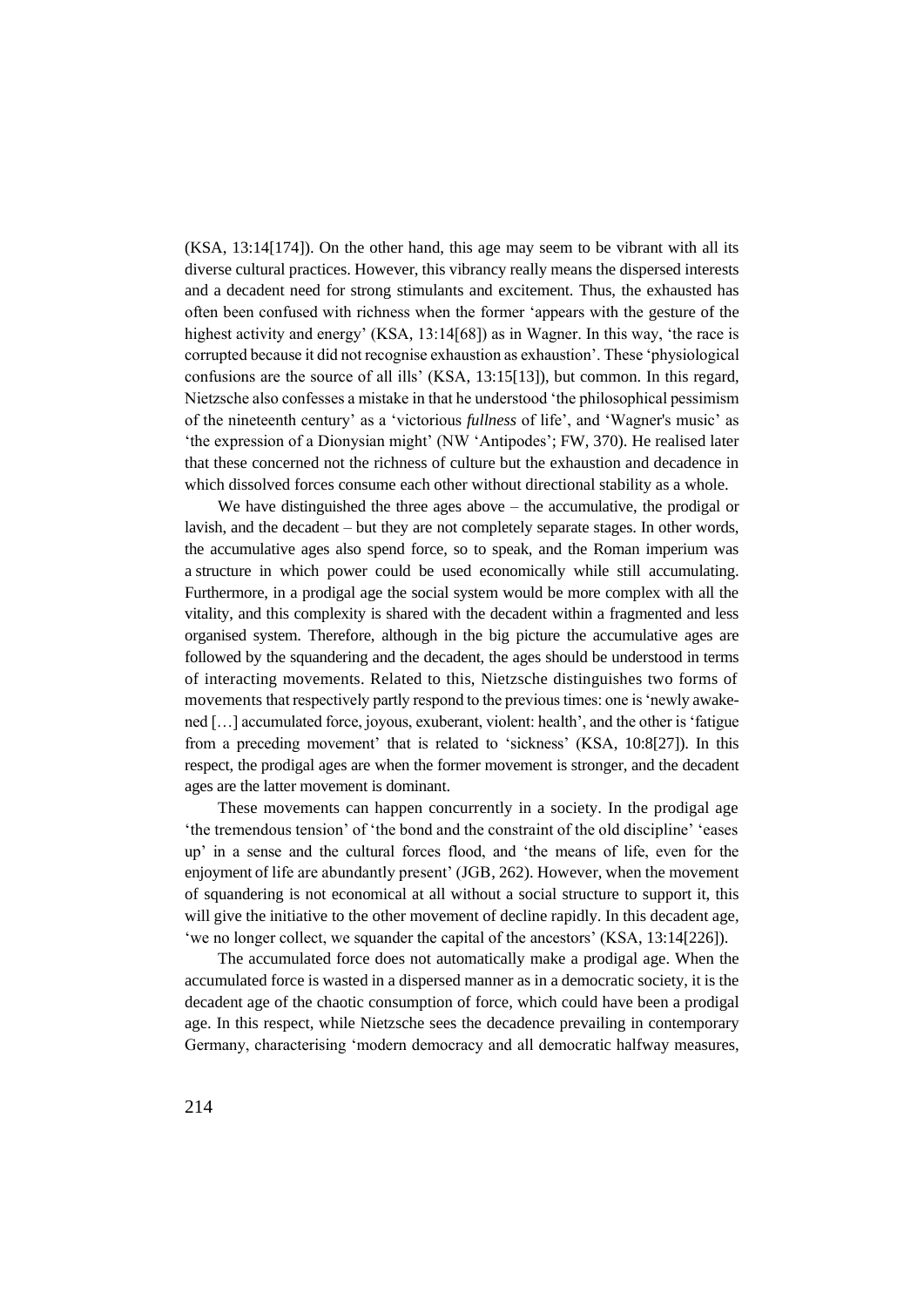such as the "German Reich", as a *decaying form of the state*' and 'the declining form of organizational force' (GD 'Streifzüge', 39), he still recognises the inherited force in it, saying 'the new Germany represents a great quantity of ability, inherited and acquired by training, so that for a while it may spend its accumulated store of force lavishly' (GD 'Deutsche', 1). Therefore, although in the big picture temporal progress is manifested in accumulation, expenditure and decadence, these stages should not be considered separate but should be understood in terms of what kind of movement is dominant. Therefore, while these movements of accumulation, expenditure and decadence are there at the same time in society, the dominant movement determines the age in a big picture, and thus Nietzsche thinks decadence is also present as a concurrent movement in a society.

#### **3. The Synchronic Picture and the Tension in Dealing with Decadence**

Second, the necessity of decadence can be considered from a synchronic perspective in society. Regarding this point, Nietzsche writes assertively in a note from 1888 under the title '*The concept of "decadence"*':

*Waste*, *decay*, *the defective* are not in themselves to be condemned: they are necessary consequences of life, of the growth of life. The phenomenon of decadence is as necessary as any ascent and advance of life: one is in no position to *abolish* it. […]

It is a disgrace for all socialist systematisers that they think there could be circumstances, social combinations, in which vice, sickness, crime, prostitution, *distress* would no longer grow. But that means condemning *life*. A society is not free to remain young. And even in its best force it has to form refuse and waste materials. The more energetically and boldly it advances, the richer it will be in failures and deformities, and the closer to decline (KSA, 13:14[75]).

Here Nietzsche views decadence as a concurrent movement in the process of life. This understanding is particularly based on the physiological perspective that an organism or life develops the 'healthy' and 'degenerate' parts. Furthermore, society as a whole is seen in a way analogous to an organism that necessarily produces waste matter. This point also refers to Nietzsche's demand for the affirmation of life as a whole; that is to say, not only the joy in life but also all of what are considered the dark corners of life must be affirmed. This attitude is opposed to all the idealist movements that aim to have society as a pure space in which no distress or affliction exists.

This idealist tendency is represented in history by Plato, as well as by socialists and Christians in contemporary times. For them, this earthly life is not true life, whose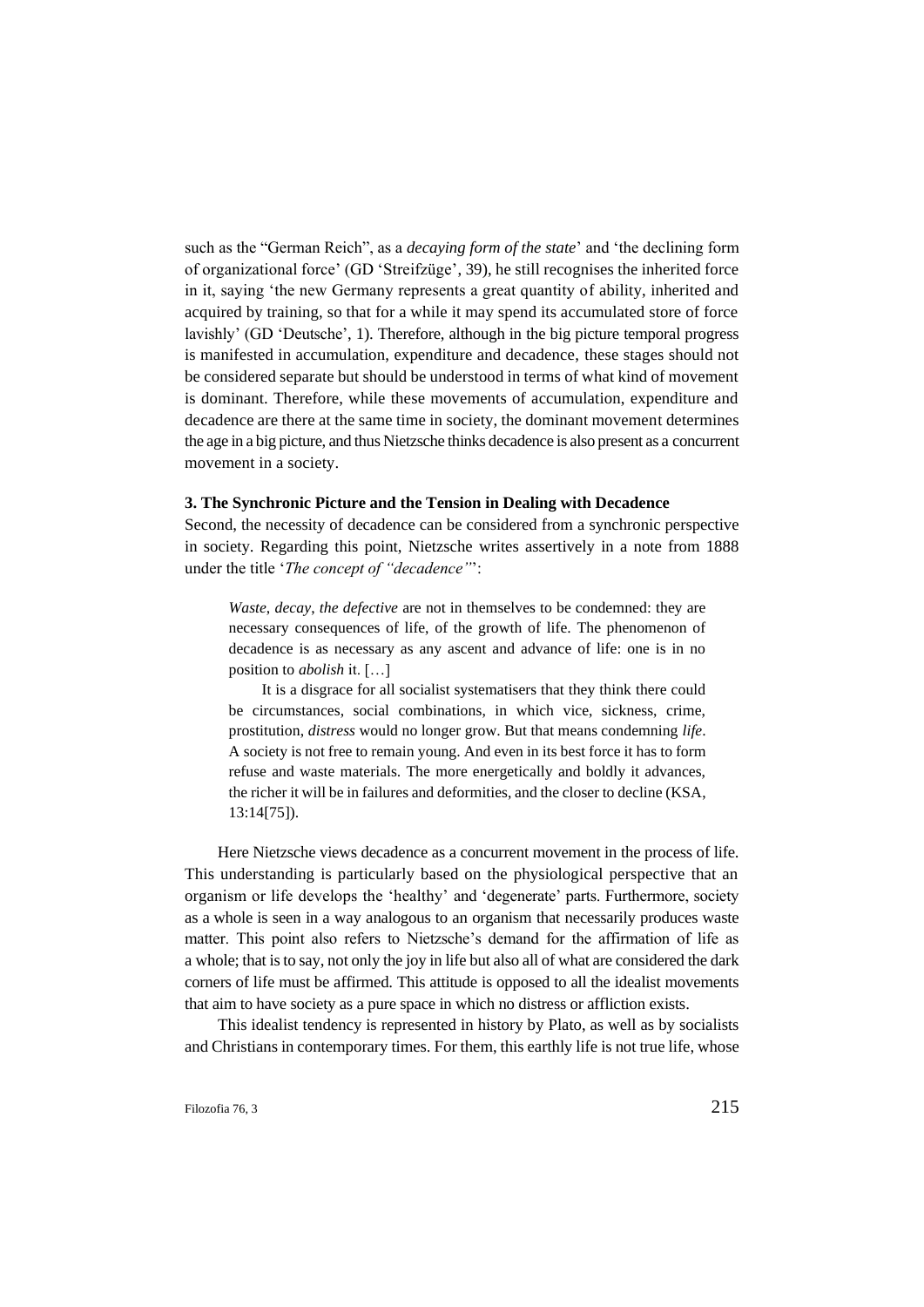locus is considered other-worldly or in the great future. Nietzsche sees this kind of idealism is the expression of exhaustion and disgust for earthly life. As is well known, for Plato (or Socrates) idea or form is the true being which is the foundation of what we see in the world. In a dialogue, Socrates affirms that there is a form [*eidos*] of 'just, and beautiful, and good, and everything of that sort'. However, when he is asked if there is a form of 'absurd' things like mud and filth or 'anything else totally undignified and worthless', he answers 'Not at all', saying 'it is too outlandish to think there is a form for them'.<sup>13</sup> In this way, ugly things like filth are banished from the world of true beings, while at the same time we see that they are still there in the world. Thus, they remain incomprehensible as things which exist without *raison d'être*.

Nietzsche seems to demand the recognition of such things, the decadent part of life, as he presents '*Dionysus*' as 'the religious affirmation of life, life whole and not denied or in part' (KSA, 13:14[89]). As decadence is necessary in society, while a sick person or decadent is considered as parasitic (GD 'Streifzüge', 33), he even tries 'to measure the health of a society and of the individual according to how many parasites they can endure' (M, 202). However, here a certain tension occurs. Although it is recognised that the development of life naturally involves decadence, this does not seem to mean it has his complete approval. It seems decadence is not, so to speak, waste matter simply to be accepted but waste matter to eliminate, hence 'decadents as *excrement* of society' (KSA, 13:16[52]). Thus, the tension is between his assertion that decadence should be accepted as a necessary part of life and the fact that he also often demands getting rid of a decadent part in society, as in the following passage:

When within an organism the least organ neglects, however slightly, to pursue its self-preservation, its energy renewal, […] with complete assuredness, then the whole degenerates. The physiologist demands that the degenerating part be *cut out*, he denies any solidarity with what is degenerating, he is at the furthest remove from sympathy with it. But the priest precisely *wants* the degeneration of the whole, of humanity: that is why he *preserves* the degenerate – at this price he dominates it  $(EH 'M', 2)$ .

Nietzsche here seems to regard decadence not as a necessarily entailed part in life, but as a diseased part to be done away with. He seems then, contrary to the passage quoted earlier, to want to make society free of decadence. He writes in a note in a more direct and emphatic manner: 'One should amputate sick members: first morality of society. […] Society is a body in which no member may be ill, if it does not want to

<sup>&</sup>lt;sup>13</sup> Plato (*Parmenides*,  $130 b - d$ ).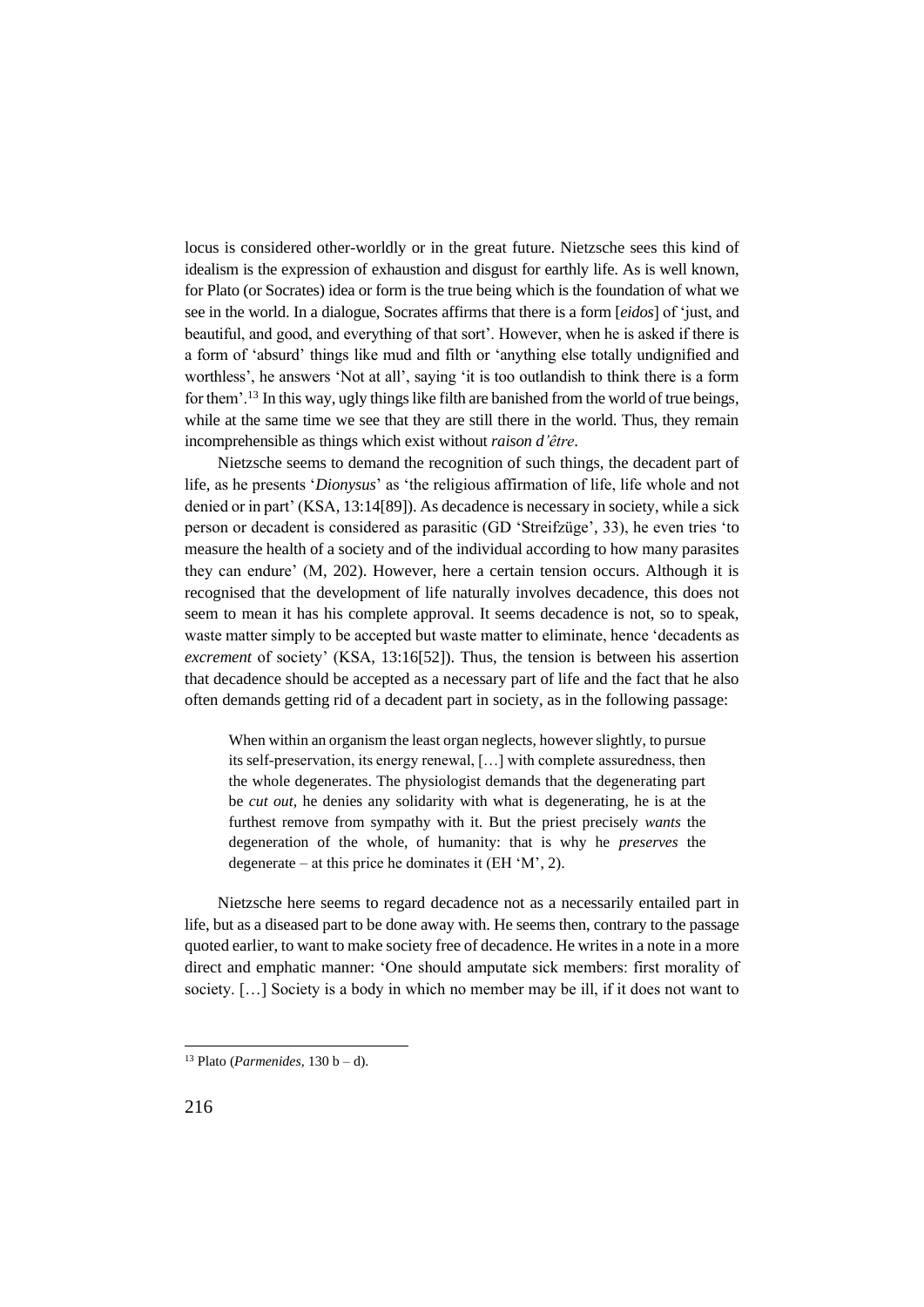run into danger at all: a sick member that is corrupted must be amputated: […] My writing opposes all natural types of decadence' (KSA ,13:15[13]).

Further, like Plato who advises abandoning 'the children of inferior parents, or any child of the others that is born defective',<sup>14</sup> Nietzsche demands to question 'the right to procreate, the right to be born, the right to live' for the decadents or the physiologically degenerate (GD 'Streifzüge', 36). In this respect, Nietzsche does not show any mercy or tolerance for decadence even though he understands that life can be naturally ill and defective. Is decadence in the end merely something to extirpate, in Nietzsche's view? How should we then understand the earlier suggestion that the denial of decadence is connected to the condemnation of life?

The clue to resolving this apparent contradiction is found in a note where Nietzsche presents 'basic insight regarding the essence of decadence': 'Decadence itself is not *something to combat*: it is absolutely necessary and peculiar to every age and every people. *What* to combat with all strength is the introduction of the contagion into the healthy parts of the organism'. In this respect, decadence concerns the 'basic *biological* question' (KSA, 13:15[31]), and Nietzsche still draws an analogy between human society and an organism. It may reasonably be said that the best or most ideal scenario is one in which there is no decadent or diseased part in life, but this is not possible. Instead, the partial illness should be prevented from spreading across the whole to spoil and deteriorate it. What should be fought is not decadence itself but its metastasis that risks the health of the whole.

Apropos of this, there should be a durable society to deal with decadence. Inevitably, a society has a decadent part, and it could even exhibit some vibrancy, which, as mentioned, can be confused with richness but is in fact exhaustion. Whether it is the illness that should be counteracted or some new element that will enrich a culture, society should be strong enough to deal with either. Society should be durable not to allow the partial illness to dismantle the whole but also to be able to digest something new for its growth and development, because a society or 'a people that starts to crumble and grow weak somewhere, but is as a whole still strong and healthy, is capable of absorbing the infection of the new and incorporating it to its own advantage' (MA, 224).

Now, two connected questions are still to be answered. Firstly, what is the social mechanism by which Nietzsche understands decadence to spread to the whole society? Secondly, what does Nietzsche mean when he says that the more energetically society

<sup>14</sup> Plato (*Republic*, 460 c).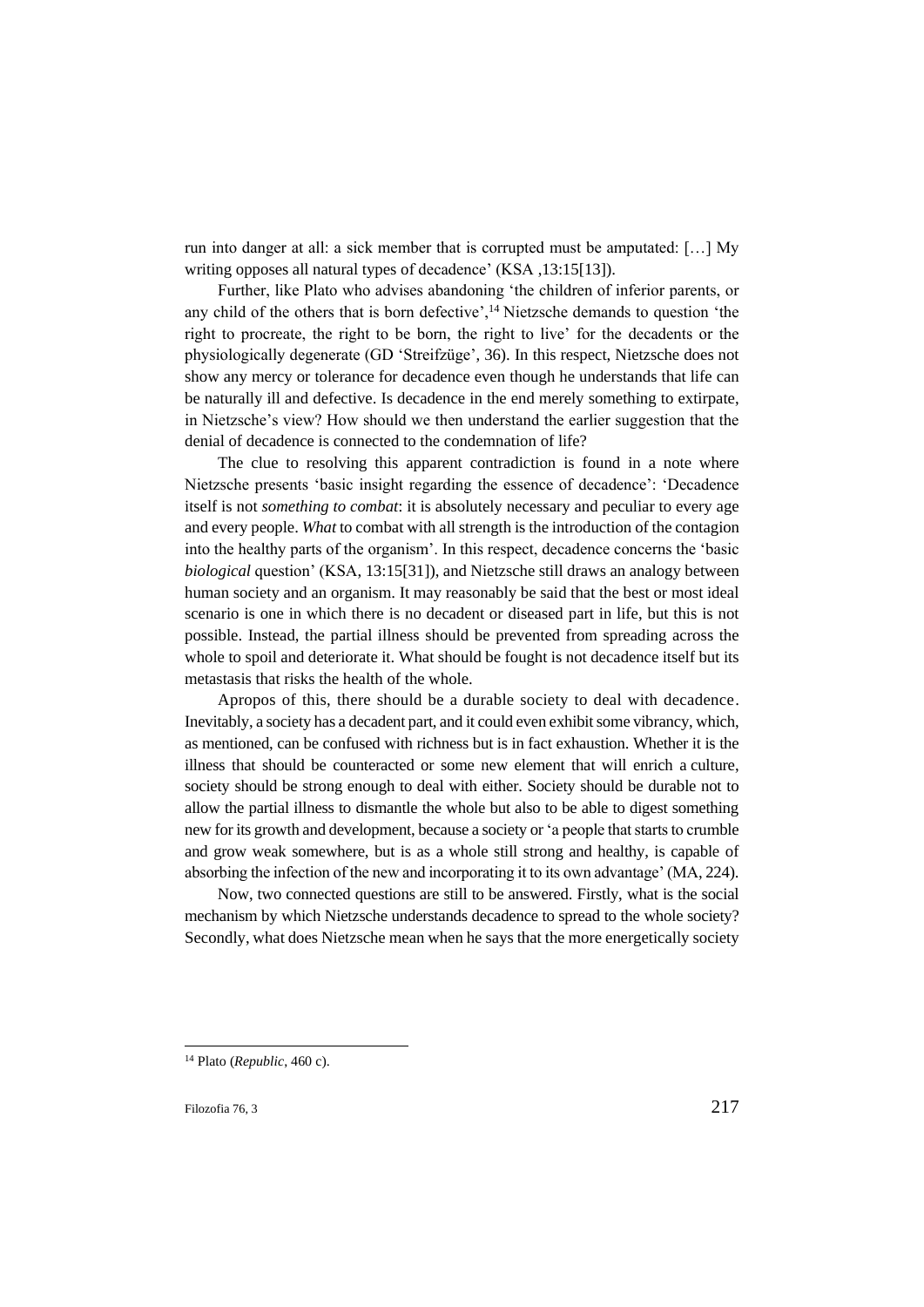advances, the more decadents it produces? In what follows, I further clarify his idea of decadence while addressing these questions.

#### **4. Decadence and The Morality of Equality**

The basic mechanism of the spread of the illness to the social whole is to make the mediocrities or the herd ill. In other words, the mechanism is to transmute the herd/mediocre into the decadent. As mentioned, decadence indicates the failure of being in accordance with one's nature or physiological constitution. What disconnects people from who they physiologically are and from their positions in the hierarchical order, Nietzsche understands above all, is the Christian morality of equality. This morality plays the key role in transforming the herd into decadents by causing people to find dissatisfaction and injustice with themselves and their positions.

Although Nietzsche gives considerable thought to the birth of the individual that breaks away from the herd and herd instinct, he does not see that the herd is bad per se. He understands that for humanity the herd is a mode of living, because individuals are always in the context of their interaction with others and society.<sup>15</sup> This mode of living should not be denied. As Nietzsche distinguishes the herd/mediocre and the decadent, he believes the herd can lead the healthy life that is true to its nature. 'In itself, there is nothing sick about the herd animal; it is even invaluable'. However, the herd is 'incapable of leading itself, it needs a "shepherd"'. 'The priest understands this', and here he comes into the picture; he leads the herd by 'directing the conscience' and makes people ashamed of their lives, preventing them from being in accordance with their nature. In this way, '*the herd animal has been made sick by the priest*' (KSA, 13:23[4]), and people deviate from the way they are and their way of life that suits them.

As Nietzsche understands, 'it would be completely unworthy of a deeper spirit to find an objection in mediocrity as such' (AC, 57). Rather, for the mediocre 'every step away from mediocrity' leads to sickness (KSA, 13:15[118]). Nietzsche believes that each type has 'its own realm of work' physiologically fit for it, and each type should seek 'its own feelings of perfection and mastery' in its realm of work in order to be healthy (AC, 57). When this fails, when people deviate from what they are, they suffer decadence. In this respect, the herd or mediocre type can have its own health that works for it. However, in Christian morality, 'the decadent forms are worth more

<sup>&</sup>lt;sup>15</sup> One of the results of this interaction and social relations is consciousness. Consciousness, which has developed, along with language, for the need of 'connections' and 'communication' between human beings, belongs much more to the 'social and herd nature' than to the individual existence (FW, 354). Thus, consciousness functions as the pressure that detaches one from one's instincts and coordinates them according to social appropriateness. In this way, Nietzsche recognises that the herd is a mode of living that is based on basic human nature.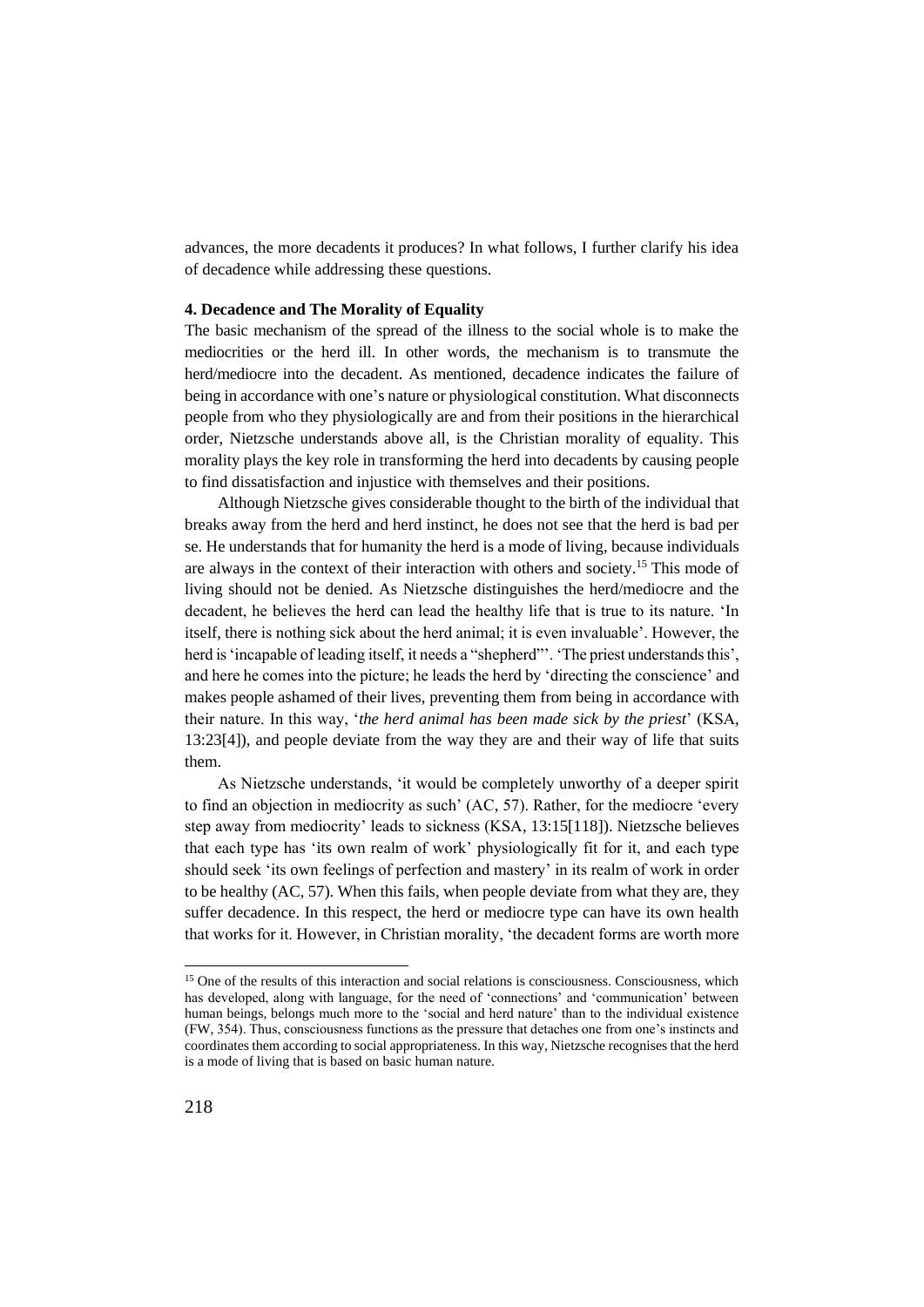than the mediocre' (KSA, 13:14[123]). The priest is the one who benefits from people being sick, that is, from the herd or mediocre becoming decadent. Thus, the priest sees 'his means to *power*in Christian morality' (EH 'Schicksal', 7); 'For the type of person longing for power in Judaism and Christianity, the *priestly* type, decadence is only a *means*: this type of person has a life-interest in making humanity *ill*' (AC, 24). In this regard, this priestly type dislocates people in life and society, and makes them negate their being in this world and constantly feel the need for redemption.

With this 'morality of un-selfing' [*Entselbstungs-Moral*], which '*denies* life at the most fundamental level' (EH 'Schicksal', 7), Christianity leads the herd to be sick, and thus it is 'a denaturalisation of herd-animal morality'. Coming into the age of democracy, the situation deteriorates because democracy causes this denaturalisation to be accepted as natural. Now 'the *mediocre nature*' does not stay in its mediocre position but 'at last grows so conscious of itself (acquires courage for itself) that it arrogates even *political power* to itself'. This is what Nietzsche understands as democracy. In this very sense, he writes, 'democracy is the *naturalised* Christianity' (KSA, 12:10[77]).

As this morality of equality becomes prevalent, ressentiment, which is the expression of powerlessness and dissatisfaction with oneself.<sup>16</sup> comes to be the social affect that promotes the 'organised herd instincts' to oppose the stronger types (KSA, 13:14[123]). 'Being ill *is* itself a kind of ressentiment' (EH 'Weise', 6). People attribute guilt upwards for the unfavourable conditions of their existence. Consequently, 'the decadents of all kinds are in revolt over themselves and need victims so as not to quench their thirst for destruction by destroying themselves', and they '*shift* the responsibility' for their being born this way to others (KSA, 13:15[30]). Nietzsche calls this attitude 'the pessimism of indignation', which refers to the 'preponderance of ressentiment' (KSA, 13:15[32]).

In modern times the decadent situation deteriorates since the ressentiment as the basic social affect is combined with the mixing of classes. In this way, ressentiment is no longer the matter of a certain social rank but of the majority of people that cannot bear to see anyone towering above them. Nietzsche's view is that in the democratic age the whole becomes '*the social mishmash*' wherein the 'bearers of the instincts of decline (of ressentiment, discontent, the drive to destroy, anarchism, and nihilism), including the slave instincts, […] and canaille instincts of the *long*-kept-*down* strata,

<sup>&</sup>lt;sup>16</sup> I use the term ressentiment here only in relation to our discussion, but the concept has been discussed in a broader context. It is argued that ressentiment can be generally understood as coextensive with 'vengefulness' (Jenkins 2018, 192) or as arising from 'a feeling of displeasure' (Elgat 2017, 26). However, the concept is largely discussed in relation to Nietzsche's view of morality and values. See Reginster (1997), Wallace (2007), Poellner (2011).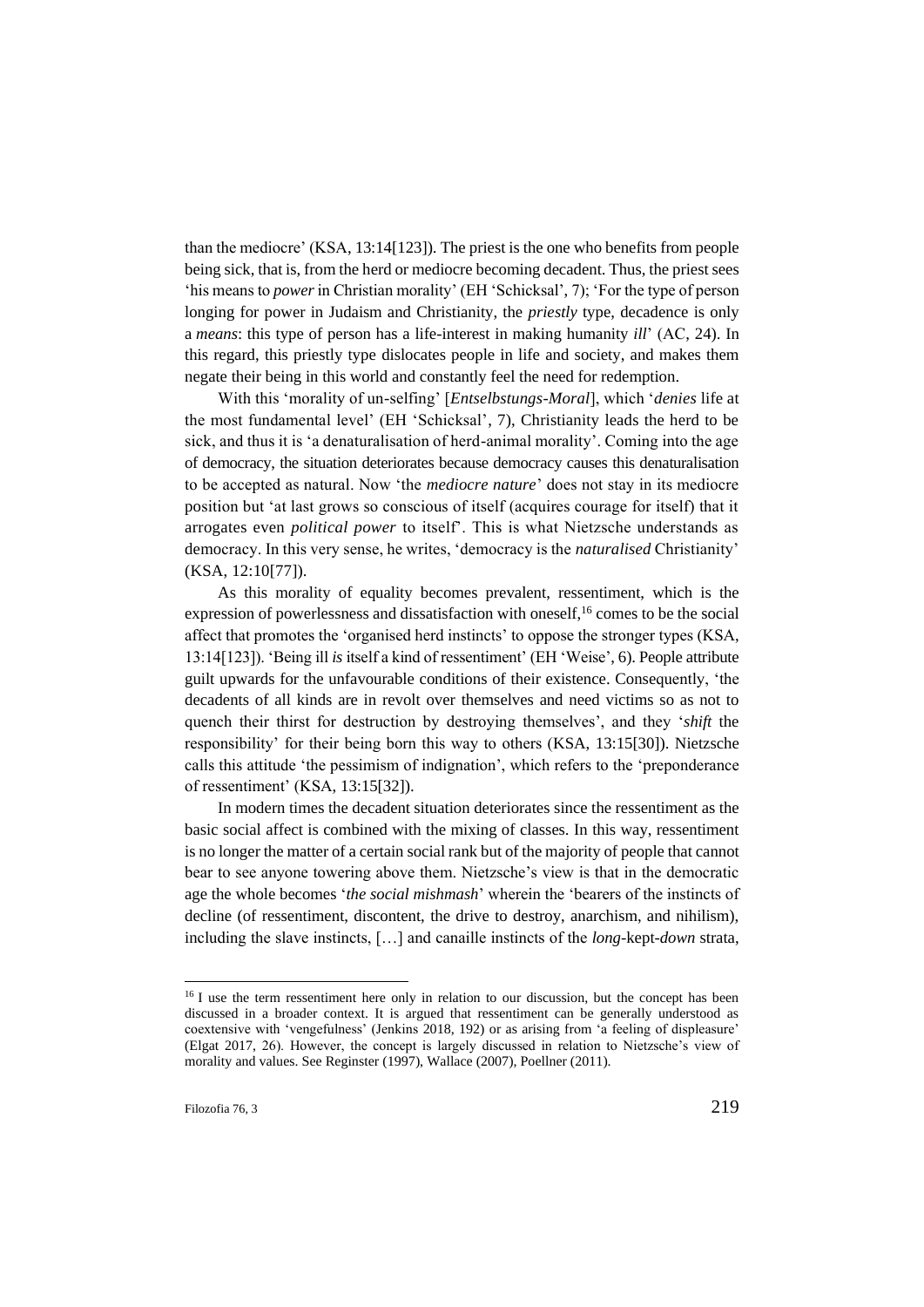mingle with the blood of all classes: two, three generations later […] everything has *become of the rabble*' (KSA, 13:14[182]). In this way, Nietzsche understands, in the modern society the decadent instincts overwhelm the social whole. The belief in moral world order and the ressentiment against the existing order have become the basis of every social movement.

However, what does Nietzsche mean when he implies that the more energetically society advances, the more decadents it produces? What is the point of endeavour to prevent decadence from spreading if even a healthy society produces decadents naturally? A society wherein its members are strictly disciplined for definite life can be stable, but it can also suppress the creative expressions of the members to some degree. Yet, when an age of richness comes, 'the tremendous tension' of 'the bond and the constraint of the old discipline' in the previous society 'eases up'. In this age, 'variation, whether as deviation (into the higher, finer, rarer) or as degeneration and monstrosity, is suddenly on the scene in the greatest abundance and splendour; the individual dares to be individual and stand out' (JGB, 262). This relaxation, so to speak, of the old constraint allows the various expressions of creative forces, but it also allows degeneration. In other words, in this relaxation when people would encounter new and different cultural streams, some would be enriched by incorporating the new forces, but some would become disjointed due to their incapacity to digest the new and foreign influence or environment, which constitutes decadence (KSA, 13:14[65], 15[80]).

Therefore, as the cultural forces form creatively, the decadents are also developed. Each social class and group, whether higher or lower in rank, can produce decadents who exhibit the incapacity leading to a disjointed and exhausted being. Hence, a society comes closer to decline as the cultural energies are not generated continually enough to deal with the decadence it produces. In this respect, decadents are not merely 'the *oppressed* races' but the dregs or 'discharge [*Auswurf*] of previous society of all classes' (KSA, 13:16[53]).

In the modern age, as mentioned, the situation becomes worse with the mixing of classes that leads to the disjointed system. Nietzsche denounces '*modern society*' as being 'no "society", no "body", but a sick conglomerate of chandalas – a society that no longer has the strength to *excrete*' (KSA, 13:16[53]). As a society advances, it also develops decadence; the lack of strength even to excrete means that society does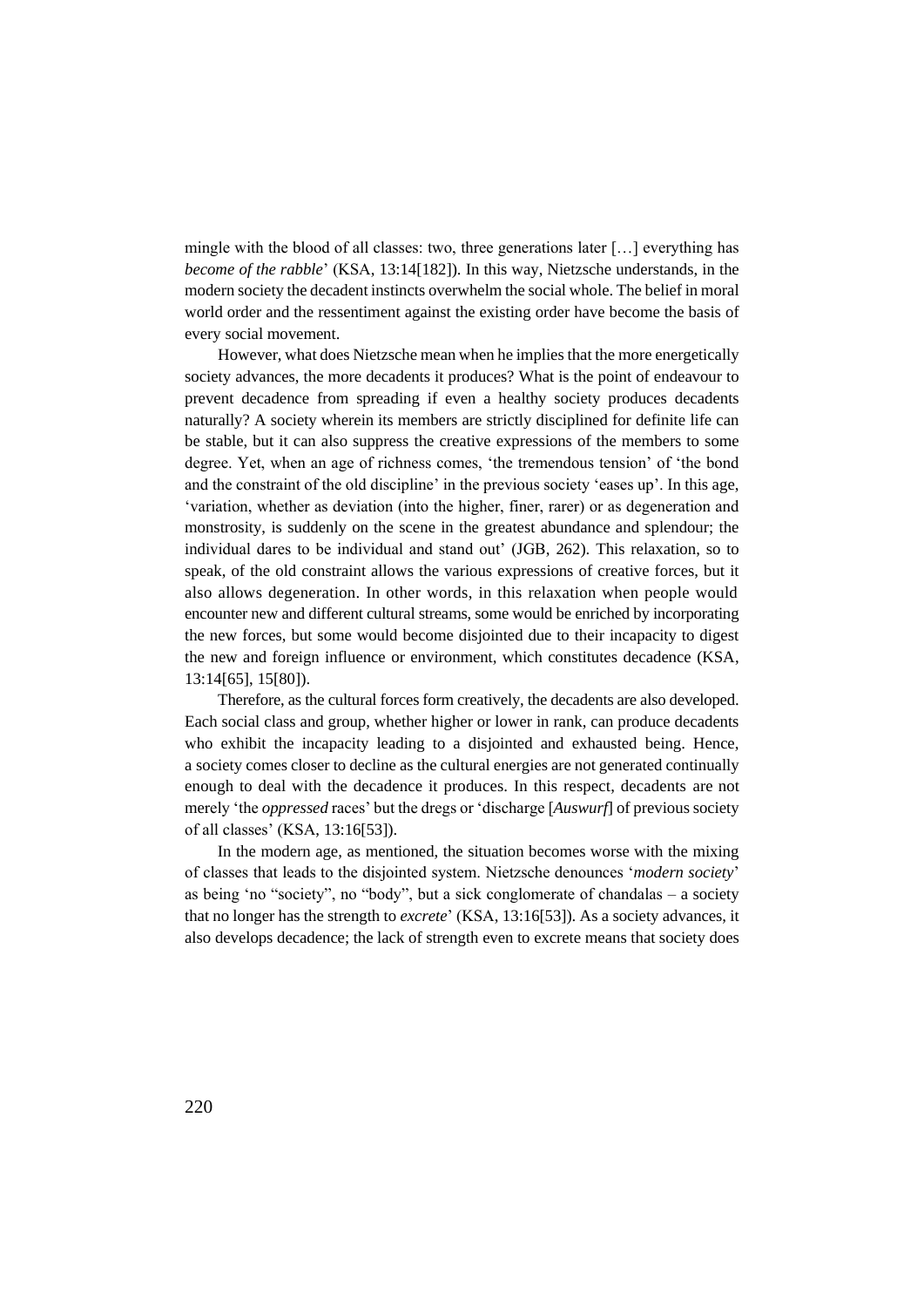not grow at all. Nietzsche sees that it is the ideology of equality that fundamentally hinders growth.

### **5. Concluding Remarks**

In the decadent age of mixture, Nietzsche understands, the view of the world is fragmented and 'the rank order of valuations according to which a people, a society, a human being has lived' is disarranged. Thus 'every form and way of life' is merely mixed without the focal power to organise the diversity into the whole, and 'thanks to that mixture, our instincts now run back everywhere and we ourselves are a kind of chaos' (JGB, 224). With this loss of the centre, decadents suffer the 'chaos and anarchy of the instincts' (GD 'Sokrates', 4), which mirrors the disjointed social condition.

We can draw two points from the discussion of decadence. First, to overcome a decadent state where one loses the centre of gravity of one's instincts, a social structure is required which enables one's being in accordance with one's nature or physiological constitution. Second, we also recognise the importance of the social structure that enables accumulation of cultural forces. In a society (in a synchronic picture) there is the decadent part as well as accumulating and expending forces. In order for a society to maintain its health, even though from an historical viewpoint it can and will eventually decline, it should be durable enough to accumulate cultural forces, and should be a society in which this accumulation is able to sustain the expenditure and in which decadence does not spread into the whole.

### **Bibliography**

- CONWAY, D. W. (1997): *Nietzsche's dangerous game: philosophy in the twilight of the idols*. Cambridge: Cambridge University Press.
- DARWIN, C. (2010 [1868]): *The Variation of Animals and Plants under Domestication*, Vol. 2. Cambridge: Cambridge University Press.
- ELGAT, G. (2017): *Nietzsche's Psychology of Ressentiment: Revenge and Justice in On the Genealogy of Morals*. New York: Routledge.
- EMDEN, C. J. (2014): *Nietzsche's naturalism: philosophy and the life sciences in the nineteenth century*. Cambridge: Cambridge University Press.
- GAYON, J. (2000): From measurement to organization: a philosophical scheme for the history of the concept of heredity. In: Beurton P. J. – Falk, R. – Rheinberger, H.-J. (eds.): *The concept of the gene in development and evolution: historical and epistemological perspectives*. Cambridge: Cambridge University Press, 69 – 90.
- HAASE, M.-L. (1989): Friedrich Nietzsche liest Francis Galton. *Nietzsche-Studien*, 18 (1), 633 658. HUDDLESTON, A. (2019): *Nietzsche on the decadence and flourishing of culture*. Oxford: Oxford University Press.
- JENKINS, S. (2018): Ressentiment, Imaginary Revenge, and the Slave Revolt. *Philosophy and Phenomenological Research*, 96 (1), 192 – 213.

MÜLLER-WILLE, S., RHEINBERGER, H.-J. (2005): Introduction. In: *A Cultural History of*